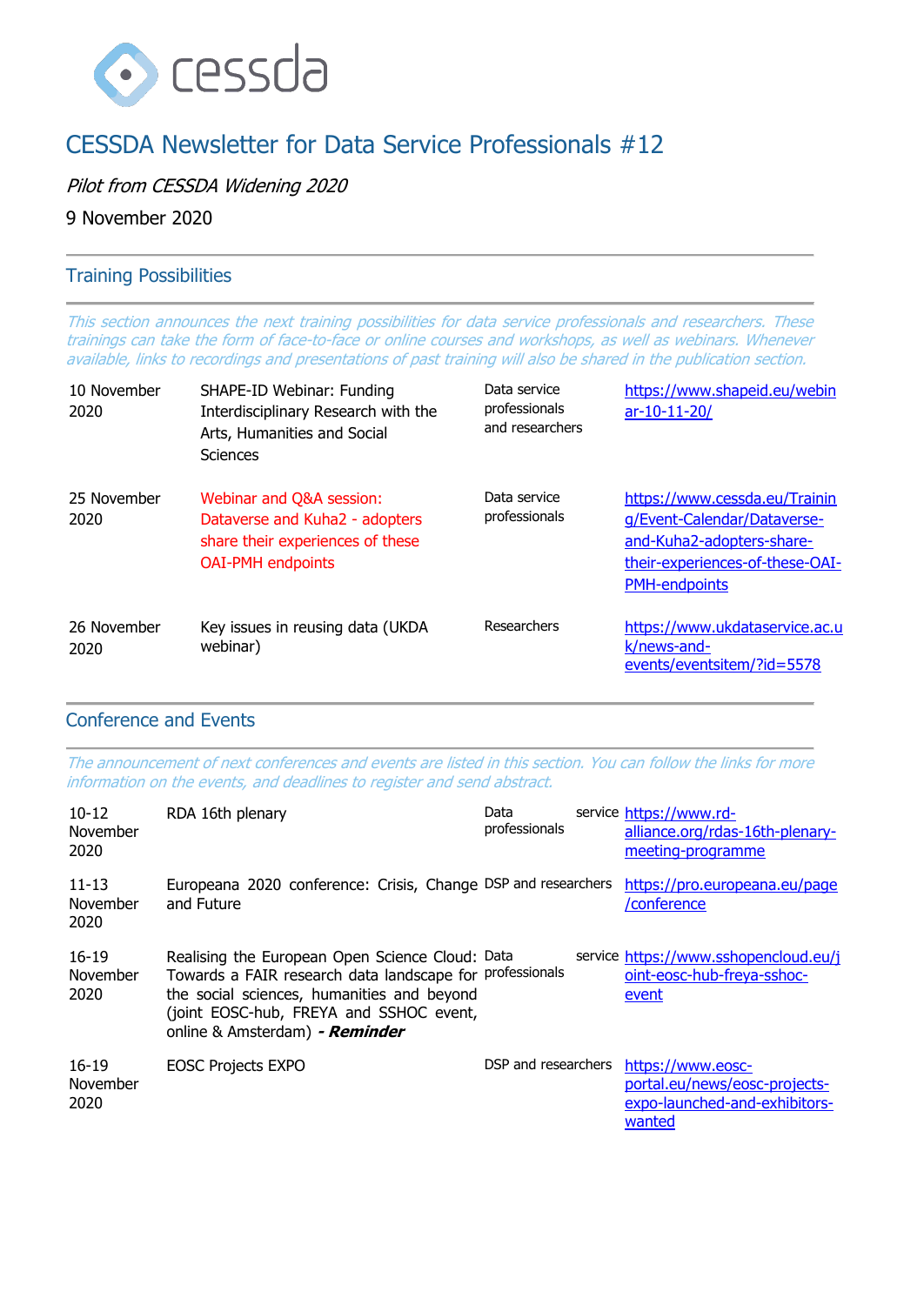

#### Publications and other resources

In this section will be listed new reports and publications, as well as different resources such as tools and past recordings and presentations from training and conferences. You can find other useful resources for data service professionals and users in th[e CESSDA Resource Directory.](https://www.zotero.org/groups/2382601/cessda_resource_directory/library) All deliverables, reports created in CESSDA projects as well as past CESSDA training are available in th[e CESSDA Zenodo platform.](https://zenodo.org/communities/cessda/)

| Virtual Workshop:<br>SSHOC Considerations for the Vocabulary<br>Platforms [Slides and recordings]                                                       |                               | DSP and researchers https://www.clarin.eu/event/2020/sshoc<br>-considerations-vocabulary-platforms-<br>virtual-workshop |
|---------------------------------------------------------------------------------------------------------------------------------------------------------|-------------------------------|-------------------------------------------------------------------------------------------------------------------------|
| How to organize GDPR compliant online events<br>[webinar slides and recoding]                                                                           | Data service<br>professionals | https://www.openaire.eu/item/gdpr-<br>and-training                                                                      |
| Research, innovation and expertise in Wallonia<br>and Brussels fight against COVID-19 [inventory<br>portal]                                             | Researchers                   | https://www.covid19-wb.be/                                                                                              |
| The 7th Conference on Scholarly Communication<br>and Publishing in the Context of Open Science -<br><b>Recordings</b>                                   |                               | DSP and researchers http://pubmet.unizd.hr/pubmet2020/pro<br>gramme/                                                    |
| GenPopWeb2 Webinar: Within-household selection Researchers<br>methods for probability based sampling [Survey<br>methodology seminar series - recording] |                               | https://www.youtube.com/watch?v= 8s<br>UC8ST6qo&feature=youtu.be                                                        |
| <b>CESSDA Annual Report 2019</b>                                                                                                                        |                               | DSP and researchers https://www.cessda.eu/News-<br>Events/News/CESSDA/CESSDA-Annual-<br>Report-2019-is-published        |
| ICPSR's COVID-19 Data Repository                                                                                                                        |                               | DSP and researchers https://www.dpconline.org/blog/wdpd/b<br>log-chelsea-goforth-wdpd                                   |
| OpenAIRE Research Graph                                                                                                                                 |                               | DSP and researchers https://graph.openaire.eu/                                                                          |

## Possibilities for Funding and Collaborations in EU Projects

In this section, you find the funding and collaboration possibilities in EU/international projects.

#### Employment Opportunities

This section lists the job announcements for data service professionals.

| Developer of Open Science Data Infrastructures Info<br>[Deadline 24.11.]                    | https://www.academictransfer.com/en/2951<br>85/developer-of-open-science-data-<br>infrastructures/                                     |
|---------------------------------------------------------------------------------------------|----------------------------------------------------------------------------------------------------------------------------------------|
| Open Science Officer at Manheim University Library<br><b>Tapplication until 30.11.20201</b> | https://www.uni-<br>mannheim.de/media/Universitaet/Dokumente/Au<br>sschreibungen Stellenanzeigen/E13 Open-<br>Science-Officer EN 2.pdf |